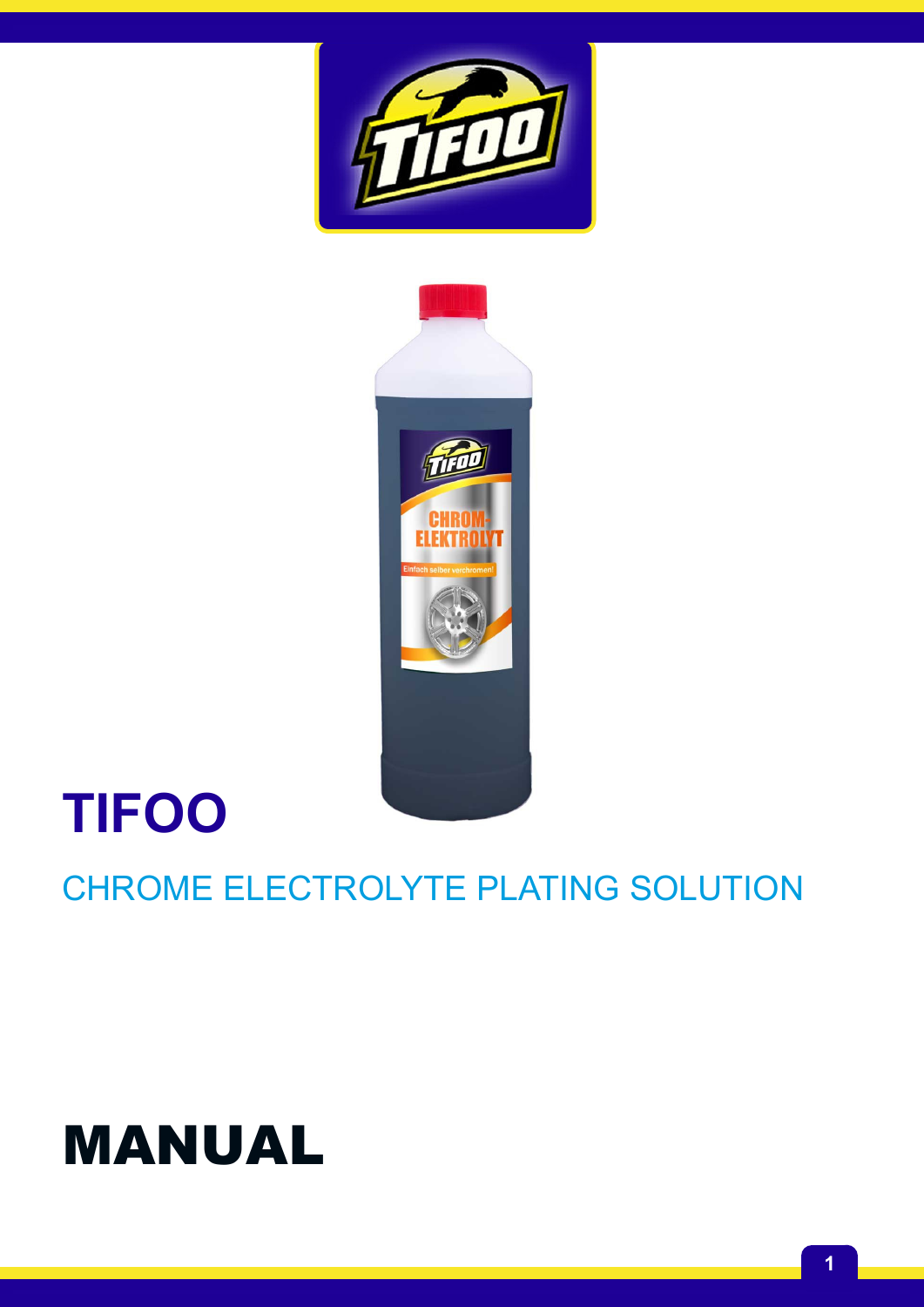# **CHROME ELECTROLYTE**

#### **Security**

This electrolyte does not contain any very toxic chrome-(VI)-salts, but the less problematic chrome-(III)-salts. Still you should wear gloves and safety glasses when working with this product.

## **Application fields**

Chrome is an ideal finish for a lot of materials, as it doesn't tarnish and keeps its colour. Please keep in mind that the **Tifoo Chrome electrolyte is preferably used for pen plating**. While using it for tank plating, you have to work with a lot of limitations. You can only deposit usable and relatively thin layers with aluminium anodes with very high current densitites (15-20 A/dm<sup>2</sup>).

For pen plating, please use the chrome electrolyte exclusively with nickel rod anodes (see accessories in our shop). The reason for that is a strong formation of chlorine gas when working with graphite, whereas stainless steel anodes will make the chrome layer very dark and stained.

**Please keep in mind:** When using the recommended method with nickel rod anodes, a bright chrome-nickel-layer will be deposited. This alloy is a chemically highly resistant material and very resistant to corrosion resistant (see "Inconel"). This method is therefore not recommended for applications that need a very pure chrome layer.

Suitable materials:

**Ideally, you should prime objects with nickel.**

**However, chromeplating can be applied directly onto: copper, brass, bronze, silver, gold, nickel silver**

**Unsuitable: aluminium (except when nickel-plated before with Nickel-Star), titanium, zinc, tungsten**

### **Using the chrome electrolyte**

#### **Pen/Brush plating**

It is obligatory to work with nickel rod anodes when using pen plating. The chrome electrolyte is only suitable for the GalvanoBRUSH. You will NOT achieve good results with the GalvanoPEN.

Connect the Galvano BRUSH to the positive pole and clamp the piece you want to chrome-plate to the negative pole. Set the current flow to about  $2-3$  amperes (normally achieved between 6 and 10 volts). Slowly increase the current with the voltage regulator at its maximum (make sure to adjust to 0 amperes at the beginning). Apply to the object in circular motions. Make sure that there are no higher current strengths, as this would result in porous layers. In the beginning, stay longer on one spot because it needs some "activation time" to start with the chrome deposition. Please rinse the object with clear water after chrome-plating.